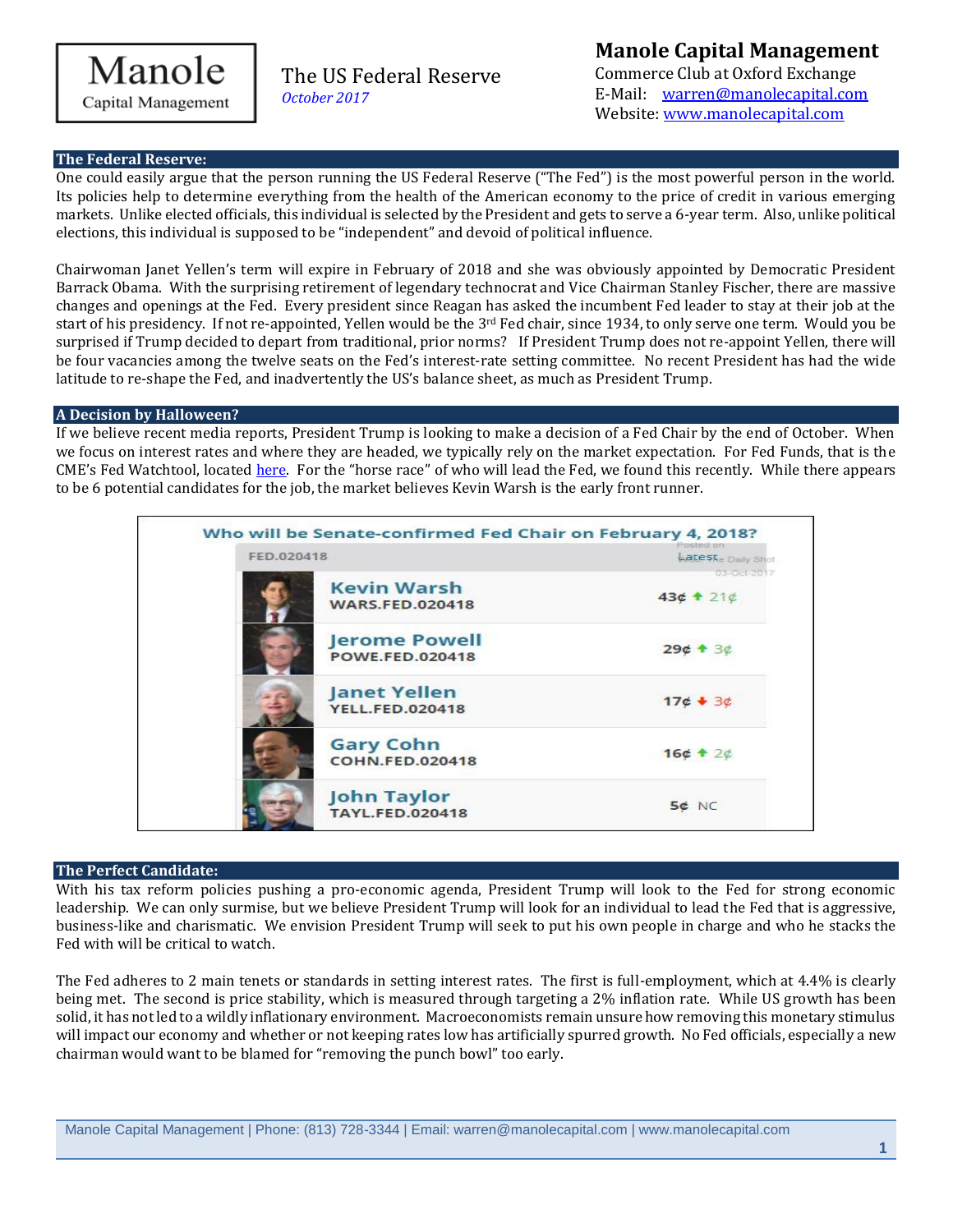

Capital Management

The US Federal Reserve *October 2017*

## **The Incumbant:**

Chairwoman Yellen has done an excellent job. The markets appreciate her tone and delivery of "Fed speak". There would be some benefit to allow her to continue doing the job she has admirably done for the last 5+ years. She is absolutely an academic and this entity has been run by academics for decades.

Following recent Fed speeches, we get a sense that the Fed is somewhat confused about its path forward. At the recent National Association for Business Economics conference, Chairwoman Yellen said the Fed's understanding of inflation is "imperfect" and that it "remains a mystery". It is only natural for her to question policies and their intended and un-intended consequences. She has been publicly grappling with subdued inflation, despite a growing economy and strong labor market.

This type of uncertainty, however honest, does not seem to be a trait President Trump would feel comfortable with. We believe that President Trump enjoys "breaking the mold" of traditional posts. Nothing about Yellen's demeanor or public persona screams "Trump". This is why we believe she will not be re-appointed.

## **The "Goldman Sachs" Entrant:**

We worked at Goldman Sachs Asset Management for nearly 20 years and have tremendous respect for many of the individuals we had the pleasure to work with. After serving GS for decades, Gary Cohn was a surprise addition to President Trump's inner circle. He is the director of the National Economic Council and is spearheading the tax reform package. He is the absolute polar opposite of Chairwoman Yellen in many respects. He has spent his career in business, at a pre-eminent global brokerage. He is straightforward and some find his tact and speaking style to be abrasive. He is an absolute "trader" in the purest sense of the word.

Last year, we had the pleasure of hearing him speak at an exclusive business conference. While we have heard Director Cohn speak numerous times, we did not know he had struggled with school as a youngster and had/has battled dyslexia. Having this academic hurdle and still reaching the #2 spot at GS is really a herculean feat. We have tremendous admiration for him and know he is a brilliant man very capable of running the Fed. On a personal note, we would love to see him get selected to run the Fed. However, we do not believe he will get the nod. Why?

The Fed is and probably always will be an academic institution. Its leader will have to be voracious readers and work with Fed employees to craft speeches and economic policies. At GS, Cohn led the trading efforts and is much more of a "gut" or "feel" kind of guy. We would not expect him to fit-in terribly well with the academic and PhD types currently at the Fed. Maybe he's the ideal choice for President Trump to shake things up? However, his comments following Charlottesville (while 100% "spot on" in our opinion), will ultimately impact his chances to be the next Fed Chair.

### **The Likely Winner:**

In our opinion, we believe the choice will come down to two individuals. One is Kevin Warsh and the other is Jerome Powell. Kevin Warsh is a scholar at the Hoover Institution and has served as a Fed governor from 2006 to 2011. Having experience at the Fed, during the financial crisis, is an absolute plus. Being an economic advisor to President Bush should be viewed (especially in GOP circles) positively too. In President Trump's eyes, Warsh fits the mold, as he has stated that he thinks government and the Fed suffers from being a "groupthink of academics". He checks all the boxes, which President Trump might look for, of being polished and TV worthy.

One aspect we worry about, is Warsh's stance on QE. Warsh has been a vocal critic of the Fed's aggressive monetary easing, which many believe saved our economy from ruin. Interestingly, Warsh is married to Jane Lauder, the granddaughter of cosmetic icon Estee Lauder. If nominated, Warsh may become an easy target for Democrats. He could be painted as an elitist, billionaire heir, that is out of touch with Main Street. We do not believe this is the case, but we can see the headlines on CNBC already. We believe Warsh is a wonderful candidate and worthy Fed chair.

The other candidate that we believe has a high chance of being selected is Jerome Powell. Powell joined the board of governors in 2012 and was a partner at Carlyle Group, a leading private-equity firm. He served in President George H.W. Bush's Treasury Department, where he has an extensive amount of experience in crisis management. To his credit, he has both a government and business background.

Manole Capital Management | Phone: (813) 728-3344 | Email: warren@manolecapital.com | www.manolecapital.com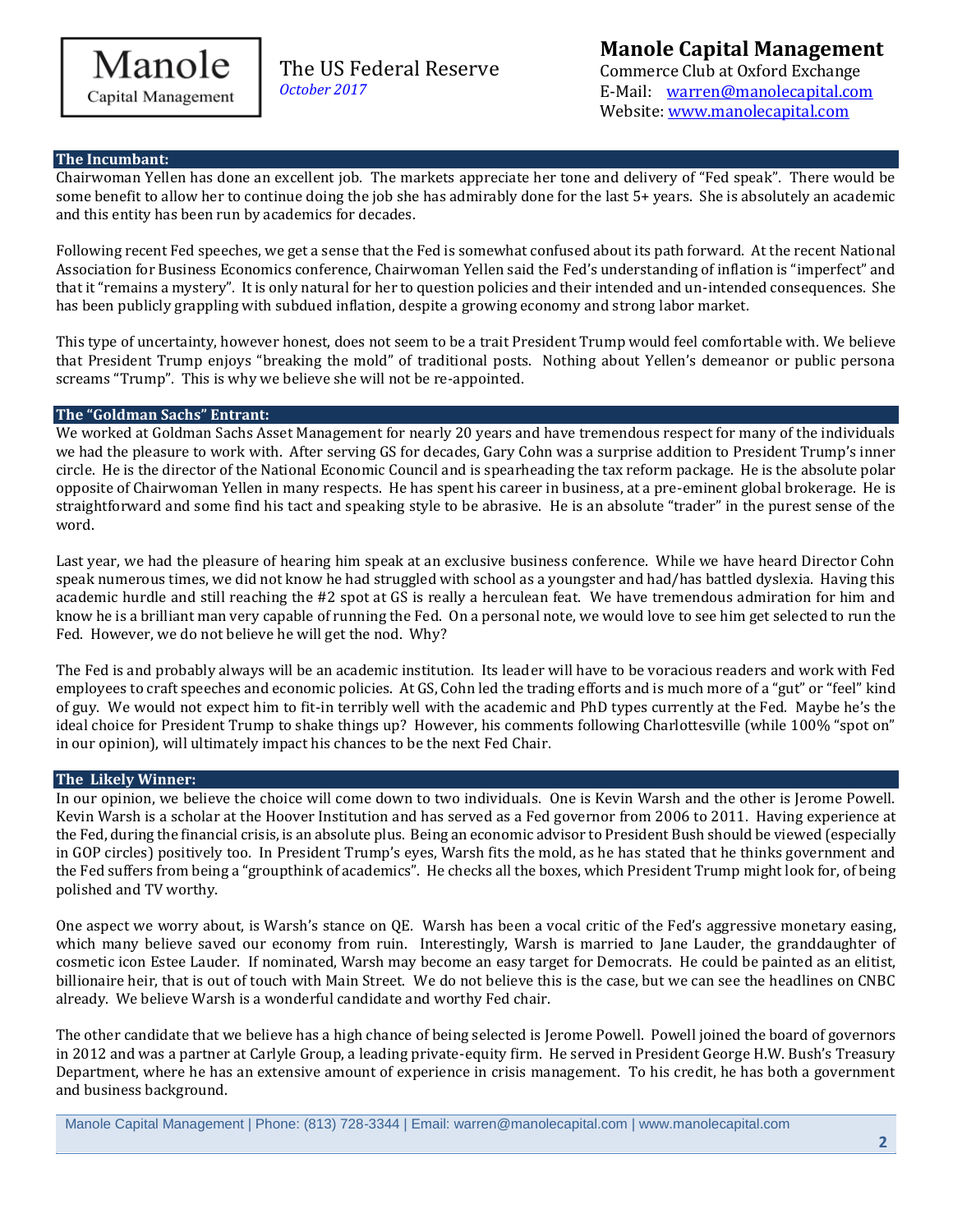

The US Federal Reserve *October 2017*

More recently, he has openly mentioned how he would like to ease some of the rules in Dodd-Frank, soften annual stress tests on big banks and believes in eliminating the Volcker rule. Powell has been vocal that the post-crisis crackdown on financials "has gone too far". This type of de-regulation is music to the ears of both President Trump and hundreds of financial entities. The overall market will love these comments.

#### **Others:**

We have heard John Allison's name get mentioned and he certainly has an impressive resume. He was the former chief execution of BB&T Corp and has a strong business background. He has previously mentioned for a return to the gold standard and an abolition of the Fed. These controversial thoughts are not what the market wants to hear. His choice would be an absolute "curve ball" and President Trump does not want to stop the steady march higher of the stock market.

Lastly, there is chatter that John Taylor will get the nod. Professor Taylor teaches at Stanford University and is a well-respected and distinguished academic economist. He has been a vocal critic of QE (mentioned above) and how low-interest rates have boosted other asset and stock valuations. Taylor has developed the "Taylor Rule", which uses mathematics to set and influence interest rates. Many believe he would look to significantly raise interest rates, which might stop the "Trump Bump" that we hear about on Twitter (ex: The Dow is up 25% since President Trump took office).

#### **Conclusion:**

Uncertainty in the equity markets exists, but it always has. President Trump's choice to lead the Fed is uncertain today, but we should have more clarity over the next 3 to 4 weeks. In fact, we won't be surprised if the choice is announced via Twitter. We believe Yellen is not Trump's choice and that he will choose between Warsh and Powell. There is much more to come out on all of the candidates and who ultimately gets selected will have a formidable job in front of him/her.

We are forecasting an environment of heightened volatility over the next year. We expect more shocks in 2018, similar to the sharp market drop experienced in August of 2015, early January of 2016 or possibly even another European election surprise. Strategas Research Partners recently noted that the S&P 500 suffered drops of at least 10% in 5 of the last 7 years, with the two exceptions being 2013 (drop of 6%) and 2014 (drop of 7%). In 2017, the biggest drop has only been 3%. While it seems like we are overdue for some sort of correction, we cannot ignore the positive, underlying fundamentals of the global economy. When a correction comes, and it will come, we will assess the situation and attempt to frame the opportunity. Whomever sits at the Fed will have a difficult environment to navigate. We wish that individual the best because the entire global economy rests on their shoulders (and decisions). That's all….

No discussion on the Fed would be complete without analyzing QE, the balance sheet reduction program or our expectations for interest rates. In our 4<sup>th</sup> quarter newsletter [\(which can be viewed here\),](https://docs.wixstatic.com/ugd/92d4c3_091639d7145b4368ab30bdd39466860c.pdf) we discuss many of these issues. At the time of this writing, the market is expecting a 88% chance of raising interest rates by 25 basis points in December of 2017. Using the Fed's dot plots, 12 of 16 central bank officials expect to see 3 interest rate hikes next year. We are not expecting this to occur to occur and we are placing less and less emphasis on the dot plots. Why? The Fed is about to see massive leadership change and we anticipate significant volatility next year.